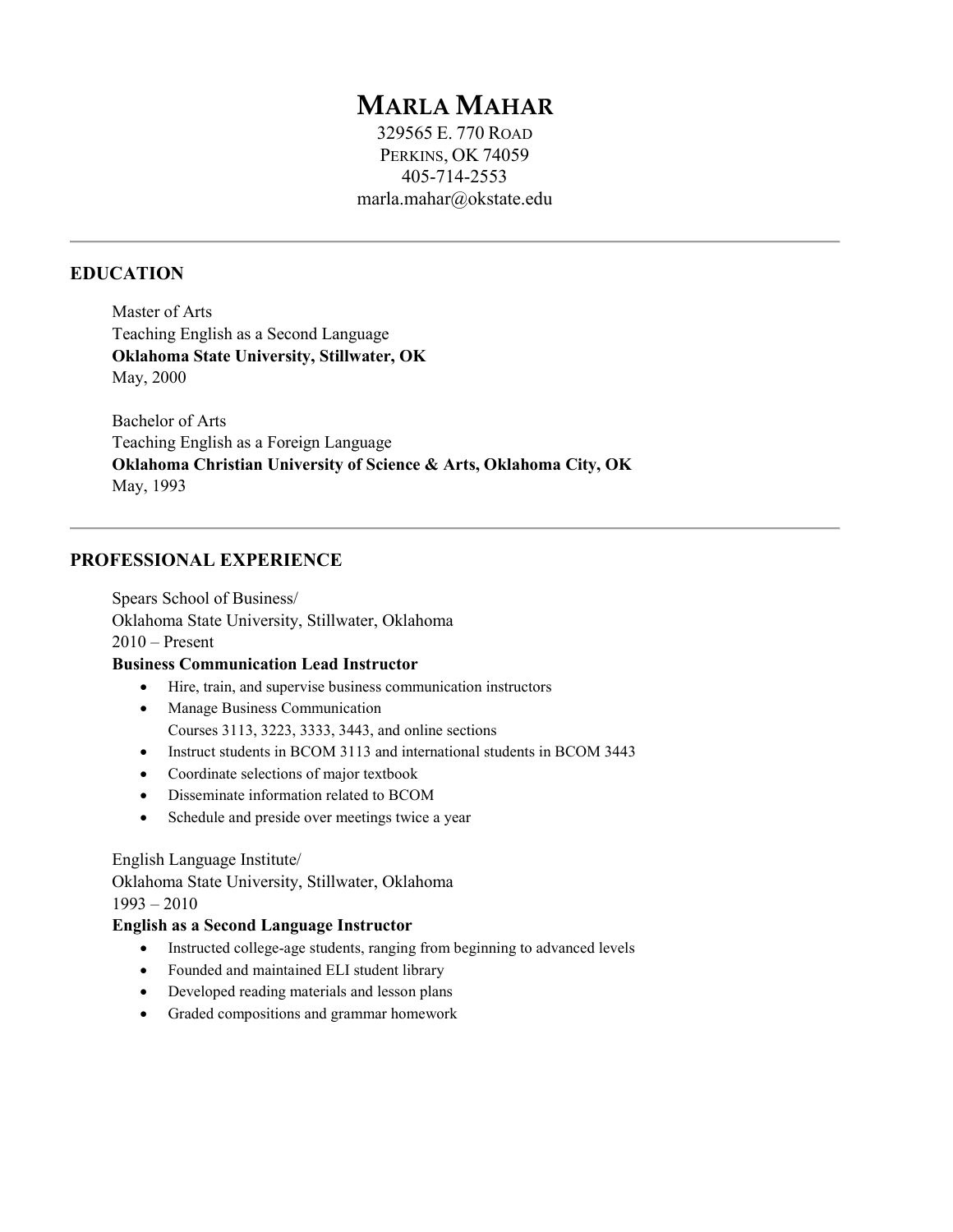Meridian Technology Center, Stillwater, Oklahoma 1995-1996

#### **English as a Second Language Instructor**

- Instructed adults, ranging from beginning to advanced levels
- Designed and facilitated all curriculum

Munwha Broadcasting Company (MBC), SEOUL, KOREA 1986-1988 **Actress/ English as a Foreign Language Instructor**

Mrs. Kim's English School, SEOUL, KOREA 1986-1987 **English as a Foreign Language Instructor** 

## **PRESENTATIONS**

"The BWAM: The Business Writing Anxiety Measure." Poster Presentation at the Association for Business Communication, Regional Conference, Oklahoma City, Oklahoma, March 2016.

"Different Problems, Similar Goals: ESL Students and the BCOM Writing Course" Research presented at the Association for Business Communication, International Conference, Seattle, Washington, October 2016.

"Different Problems, Similar Goals: ESL Students and the BCOM Writing Course" (with Lydia Powell). Research presented at the Association for Business Communication, Southwestern United States Conference, Houston, Texas, March 2015.

"A Business Communication Exercise in Participation and Analytical Thinking" (with Elizabeth Bidwell). Paper presented at the Association for Business Communication, Southwestern United States Conference, Albuquerque, NM. March 2013.

"Using the iPad to Teach BCOM: A Teacher's Guide." Paper presented at ABC 77<sup>th</sup> Annual International Convention, Honolulu, Hawaii, October 2012.

"One BCOM Teacher's Experience Using the iPad." Paper presented at the ABC-Asia Pacific Conference, Seoul, Korea, March 2012.

"The Perks and Perils of Using Facebook in the BCOM Classroom" (with Eve Ash and Elizabeth Bidwell). Paper presented at the Association for Business Communication, Southwestern United States Conference, Houston, Texas, March 2011.

"Superheroes" (with Assunta Martin). Paper presented at the OKTESOL Spring Fling, Oklahoma City, April 2002.

"Reading Strategies" (with Dr. Ravi Sheorey). Paper presented at the TESOL Conference, St. Louis, MO, March 2001.